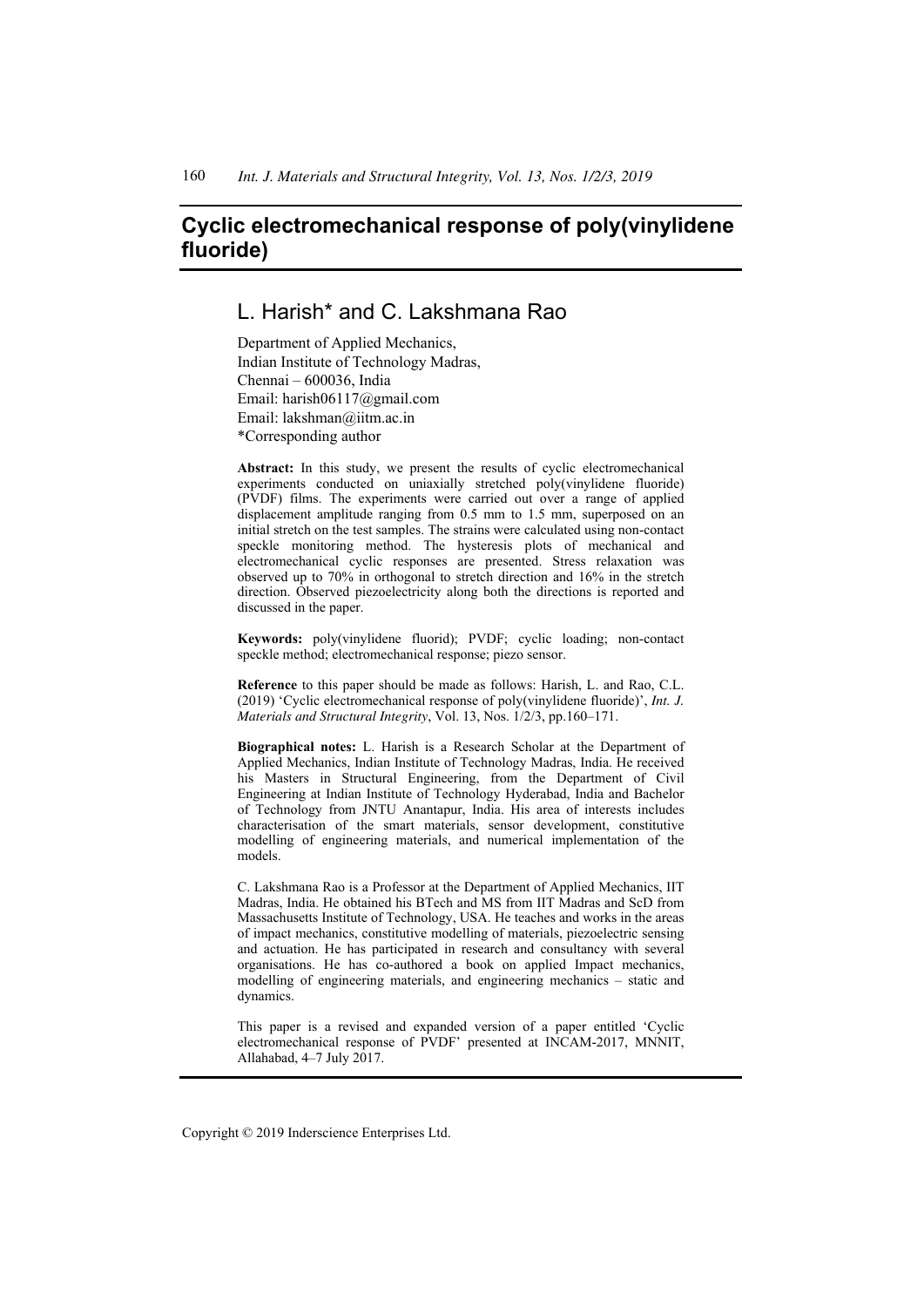#### **1 Introduction**

Poly(vinylidene fluoride) (PVDF) is well-known for its strong piezoelectricity. Strong piezoelectricity was first discovered in PVDF by Kawai in 1969. It is capable of exhibiting piezoelectricity both as a sensor (detect electrical voltage when perturbing with mechanical forces) and as an actuator (observe mechanical deformation when perturbing with electrical voltage) (Dargahi et al., 2012). Unlike piezo-ceramics such as lead zirconate titanate (PZT), PVDF is highly flexible (15% elongation), lightweight  $(1.87 \text{ g/m}^3)$ , having good mechanical strength (60 MPa), high conductivity, and charge density (Sathiyanarayan et al., 2006). Due to these properties, PVDF has been used in many applications such as in robotics as tactile sensors, biomedical devices, detecting insect locomotion, customised sensors for structural health monitoring, etc. (Dargahi et al., 2012). Piezoelectricity of PVDF can be realised in many ways (Sokhanvar et al., 2007). In most applications (Vinogradov and Holloway, 1999; Nakahira et al., 2014; Yi and Liang, 2008) PVDF film is subjected to in-plane stretch, and the mechanical and electromechanical response is reported. In many sensor applications (shown in Table 1), the PVDF is being subjected to cyclic loads. The mechanical and electromechanical response of PVDF for cyclic loads is important for assessing the stability of electromechanical properties with repeated use.

Thin films of PVDF (28 μm) are often used for sensor applications. These thin films are manufactured with silver ink coating to ensure conductivity on the surface of the film. Thin film sheets are available in two forms:

- a biaxially stretched
- b uniaxially stretched forms.

Uniaxially stretched films are preferred in many applications for their high strength and electromechanical strain coefficient (22 pC/N in stretched direction) in comparison to biaxially stretched PVDF which has an electromechanical strain coefficient of 5 pC/N. Hence, uniaxially stretched films are taken up for detailed investigation in this study.

Several authors did static mechanical and electromechanical experiments on uniaxially stretched PVDF and have identified strong anisotropy in two in-plane directions (Vinogradov and Holloway, 1999; Harish and Rao, 2017). In these studies, the mechanical and electromechanical properties of uniaxially stretched PVDF were shown to be more in the stretched direction compared to un-stretched direction. Unlike uniaxially stretched PVDF membranes, biaxial membranes show isotropic response in mechanical and electromechanical properties. In this study, we used uniaxial PVDF of 28μm thick membrane samples to conduct cyclic electromechanical experiments.

Strain measurements and calculations in most elastomeric membranes are normally done by using data from crosshead movements. This gives an average strain and is less accurate compared to point strains that are obtained using electrical strain gauges. Strain gauges cannot be used for finite strain measurement in elastomers, since they are normally calibrated for infinitesimal strains. Further, these gauge indicators cannot be easily bonded to thin elastomers. In recent times, non-contact speckle method was used to measure local strains. Harish and Rao (2017) used non-contact speckle monitoring method for measurement of the stress-strain response of PVDF and reported stiffer stress-strain curves compared with those obtained from the crosshead movement for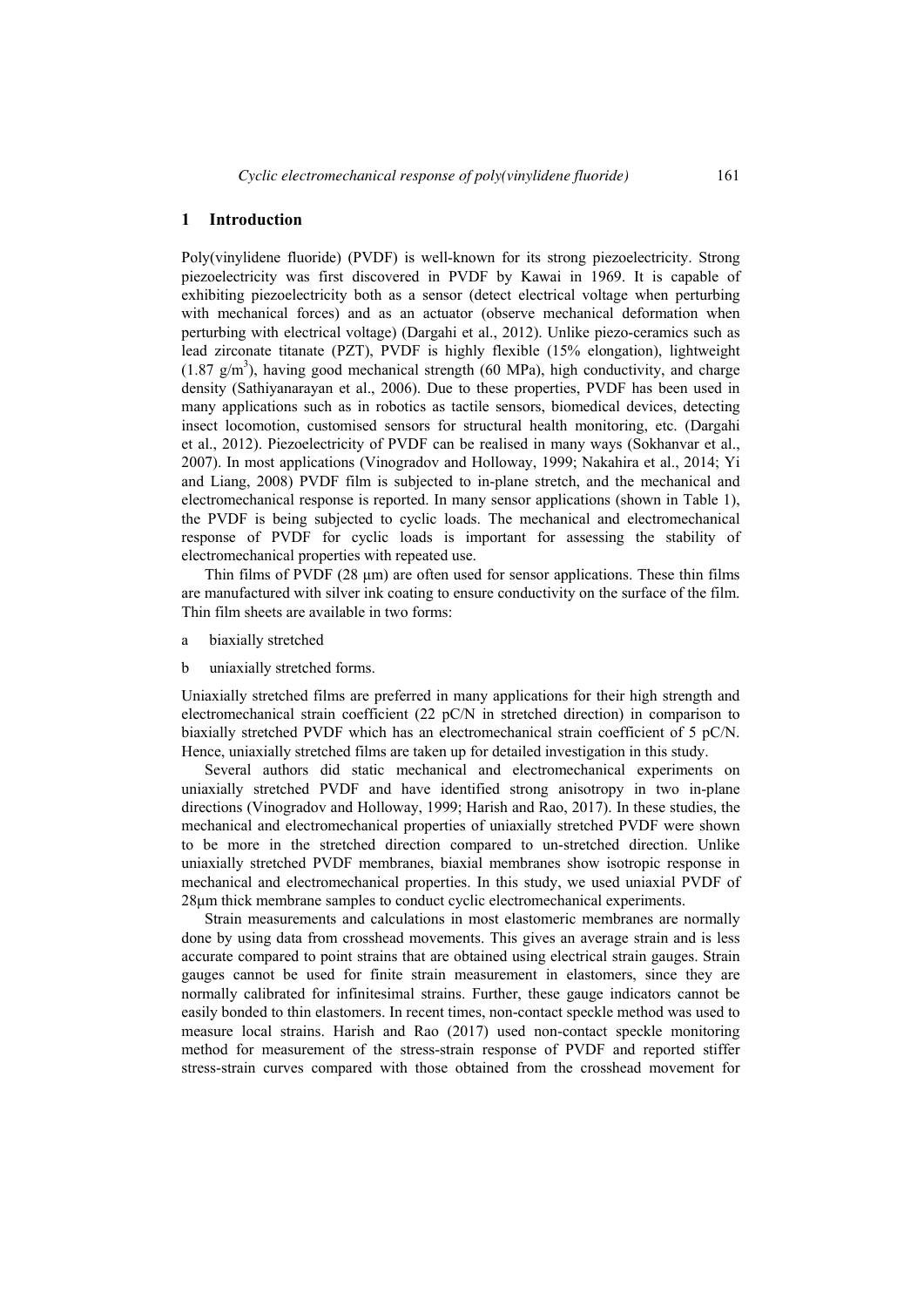monotonic uniaxial and biaxial experiments. Non-contact speckle monitoring method is used for the measurement of cyclic strains in the current study.

Several cyclic experiments of polymers and piezopolymers have been reported recently in the literature. Some of the important works are tabulated in Table 1.

**Table 1** Literature on cyclic response of polymers and piezopolymers

| Author                             | Material/strain range/frequency/no. of cycles                                                                                                                                                                                                                                                                       |  |
|------------------------------------|---------------------------------------------------------------------------------------------------------------------------------------------------------------------------------------------------------------------------------------------------------------------------------------------------------------------|--|
| Pieczyska et al.<br>(2017)         | Studied the cyclic response of shape memory polymers to characterise<br>the yielding phenomena by numerical technique.                                                                                                                                                                                              |  |
| Chen et al. $(2016)$               | Applied periodic cyclic loads by vibration exciter to investigate the<br>response of PVDF-TrFE with nanofillers and plotted voltage Vs. Time<br>for the different percentage of fillers and size of the nanowires. With<br>fillers and particular size, PVDF-TrFE sensitivity response improved by<br>factor three. |  |
| Kim et al. (2003)                  | Found a method for estimating the weight of moving vehicles using<br>piezo sensors.                                                                                                                                                                                                                                 |  |
| Moon et al. (2007)                 | Studies tire/road interactions using PVDF as deformation sensor and<br>energy harvester.                                                                                                                                                                                                                            |  |
| Lee et al. $(2007)$                | Used PVDF sensor to monitor cockroach locomotion which is subjected<br>to cyclic deformation.                                                                                                                                                                                                                       |  |
| Shen et al. (2004)                 | Investigated the cyclic behaviour of epoxy polymer. In strain controlled<br>cyclic loading, the epoxy polymer was amplitude dependent, got<br>cracked at 70 cycles for 3% strain, 600 cycles for 1.5% strain and mean<br>stress relaxation was observed.                                                            |  |
| Rabinowitz and<br>Beardmore (1974) | The cyclic stress-strain behaviour of different rigid polymers.                                                                                                                                                                                                                                                     |  |

From the above literature (shown in Table 1) we can understand that most polymers are tested for a low number of cycles, while intended purpose is for sensors, which are expected to be used at least for about 1,000 cycles. Measurement of strains in all the studies is made from cross-head movement while such measures do not give accurate point measurement of strain and are inferior to non-contact speckle methods. PVDF as a sensor is also likely to be used in cyclic applications and the stability of its mechanical and electromechanical properties after repeated use are not quantified by other researchers.

Hence the objectives of the paper are:

- a to test the uniaxial PVDF films under cyclic loading conditions for 1,000 cycles
- b to use non-contact speckle monitoring method is used to find point strains
- c to assess the stability of mechanical and electromechanical response of the PVDF after application of cyclic loads.

Section 2 of the paper will discuss the detail test procedure and sample made from sheets. Section 3 and its subsection of the article will present the results of the variation of the response of the amplitude, hysteresis variation response with a number of cycles.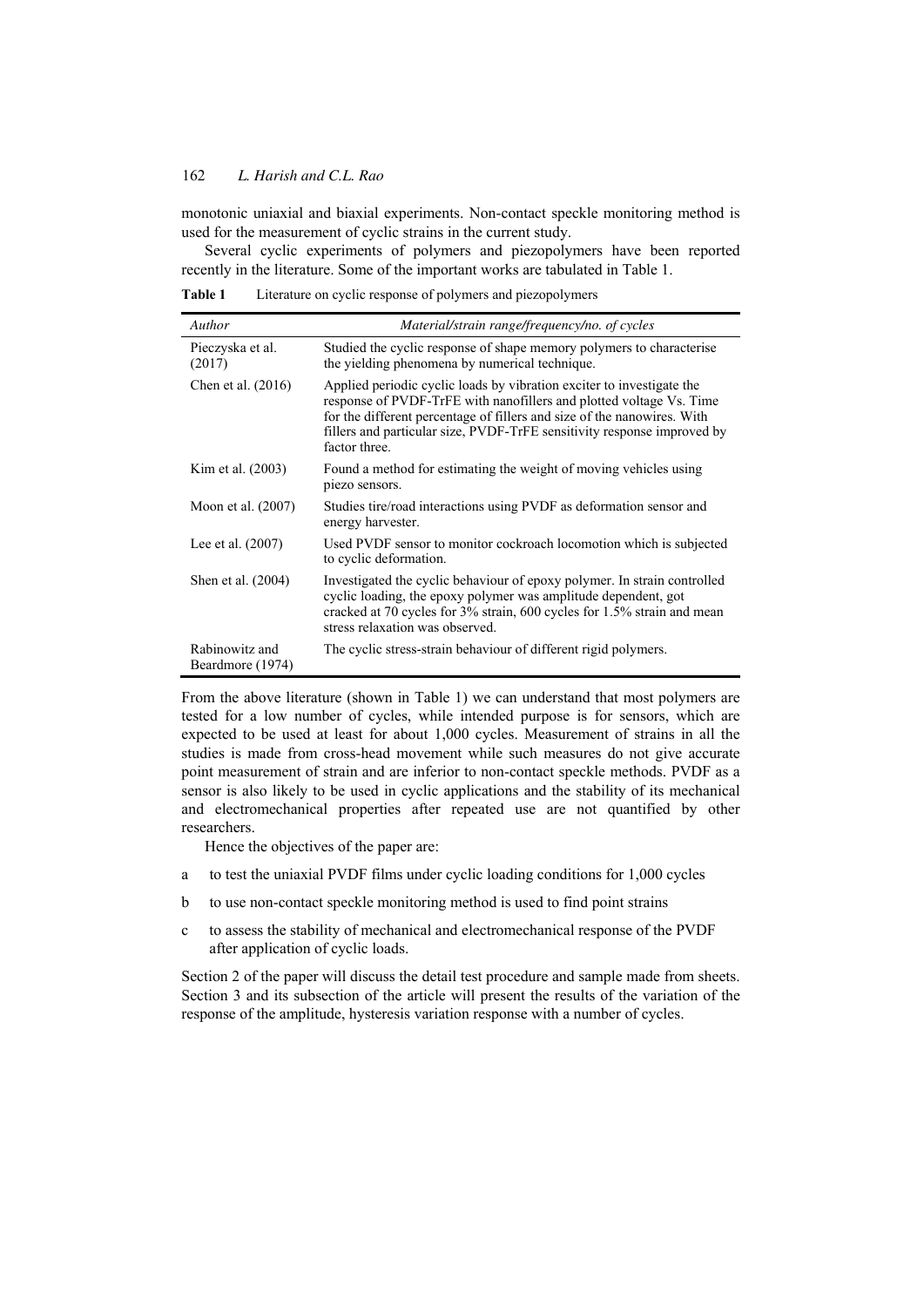## **2 Material and test method**

Uniaxially stretched PVDF sheet purchased from Measurement Specialities (MEAS Inc.) has the dimensions  $10\times13$  cm as shown in Figure 1(a). The sheet has polling of stretch direction in direction 1 and is cut into filmstrips (of dimension 7.5 cm  $\times$  1.5 cm) along the direction 1 and direction 2. The filmstrips have a silver ink coating on top and bottom, for good conductivity on the surface of the filmstrips.

Figure 1 (a) PVDF sheet and assigned directions (b) Cut sample of PVDF (see online version for colours)



**Figure 2** (a) Biaxial test setup (b) Schematic view (see online version for colours)



A biaxial stretching machine (schematically shown in Figure 2) was used to conduct the experiments. The test setup can conduct experiments for thin films, loading range up to 1 kN. After cutting the sample to the proposed dimension, the sample gets a short circuit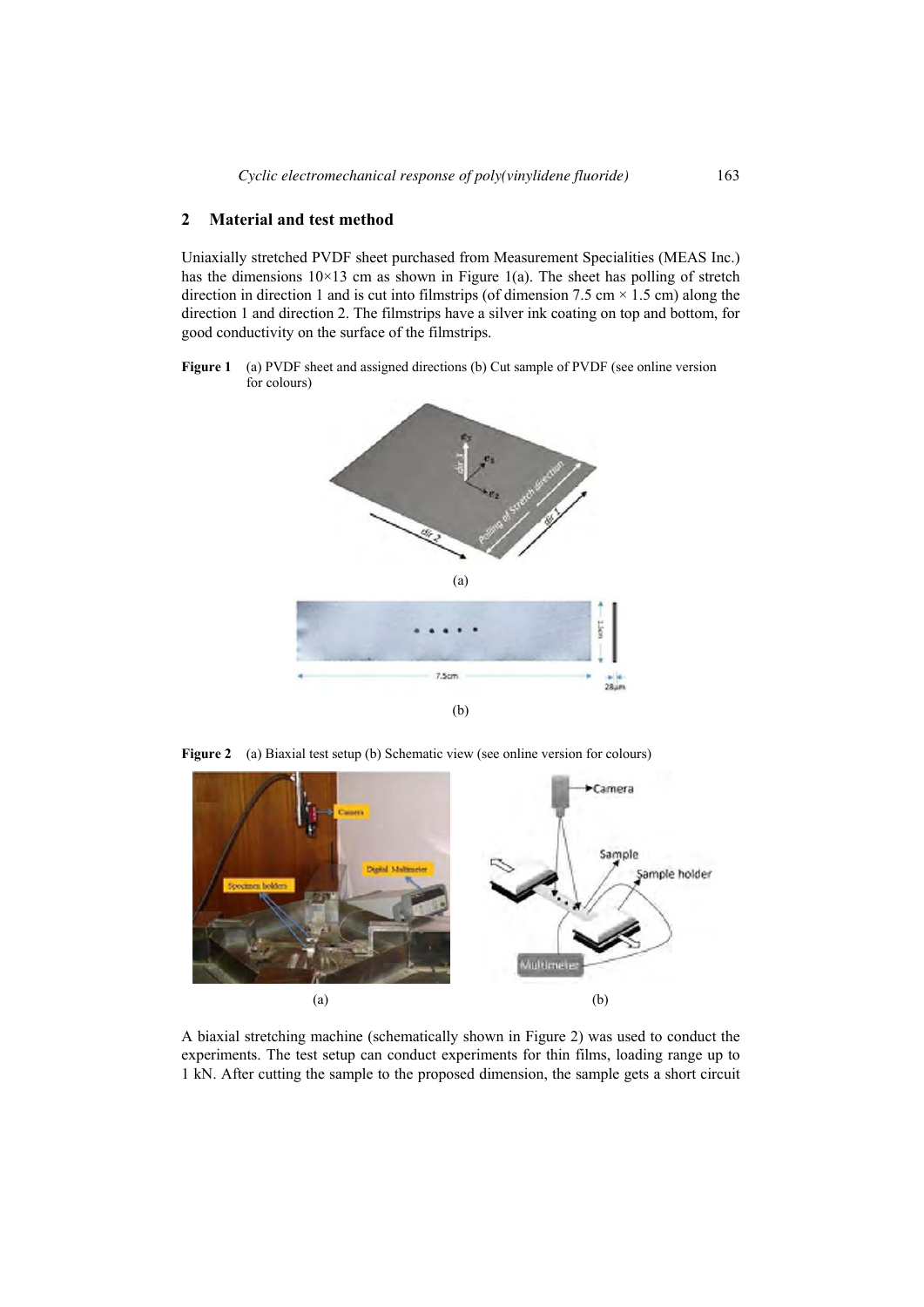and would not get voltage. The methanol solution was used to remove the coating on the edges of the film to avoid the short circuit. A digital multimeter (Agilent 34972A) was used to measure the voltage variation in the film while mechanically stimulating the PVDF film.

**Table 2** Applied amplitudes for cyclic experiments

| <i>Experiment number</i> | Direction-1 amplitude | Direction-2 amplitude |
|--------------------------|-----------------------|-----------------------|
|                          | $0.5 \text{ mm}$      | $0.5 \text{ mm}$      |
|                          | $0.75$ mm             | l mm                  |
|                          | mm                    | $1.5 \text{ mm}$      |

A displacement control mode option was used for biaxial test setup to conduct cyclic experiments. Centring of the film was done and 1 mm pre-stretch was given on both sides of the film before conducting the experiment. Due to high anisotropy of the uniaxially stretched PVDF film, we have used the different strain ranges to conduct the cyclic experiment; this ensures that the material is in elastic range and does not wrinkle during the experiment. Cyclic cross-head displacement amplitudes of 0.5 mm to 1.5 mm were given in direction 1 and direction 2 respectively, as indicated in Table 2. Experiments were conducted at constant frequency of 1 Hz. To find strains locally on the film, a non-contact speckle monitoring method was used. Black speckle marks were applied on the film. A low-speed high-resolution camera (Stingray F125 C) was used to capture the film image while conducting the experiment. MATLAB R2016a (9.0.0.341360) code and image viewer tools were used to find the strains from the raw images. Image grabbing speed of 7.5 frames per second (FPS) was used to capture the images. To synchronise the data, we ensured that the same frames per second was used in Agilent multimeter and the camera attached to biaxial test setup as well.

## **3 Results and discussion**

The results of mechanical and electromechanical cyclic experiments conducted as per the experimental procedures outlined in Section 3 are reported in two in-plane directions (stretch direction and orthogonal to stretch direction) for 1,000 cycles. Variation of stress-strain hysteresis plots, voltage and stress plots with respect to number of cycles, are presented and discussed in detail in the subsections, listed below.

## *3.1 Variation of response amplitude with number of cycles*

Cyclic response experiments under displacement-controlled loading on PVDF samples were conducted. All tests were conducted at high strain ranges (up to 10%). The variation of stress and voltage with time for different amplitudes in two in-plane directions are plotted in Figures 3 and 4. The nominal stress points are plotted on the left Y-axis, and voltage points plotted on the secondary right Y-axis. Time is common axis for both the Y-axes. The mean stress and voltage values are plotted with number of cycles in stretch direction are showing in Figure 5 (each point in X-axis represents the mean of two cycles). Since nominal stress (based on original area of cross-section), strain (from image), voltage (from Agilent meter) data points measured at 7.5 readings/frames per sec,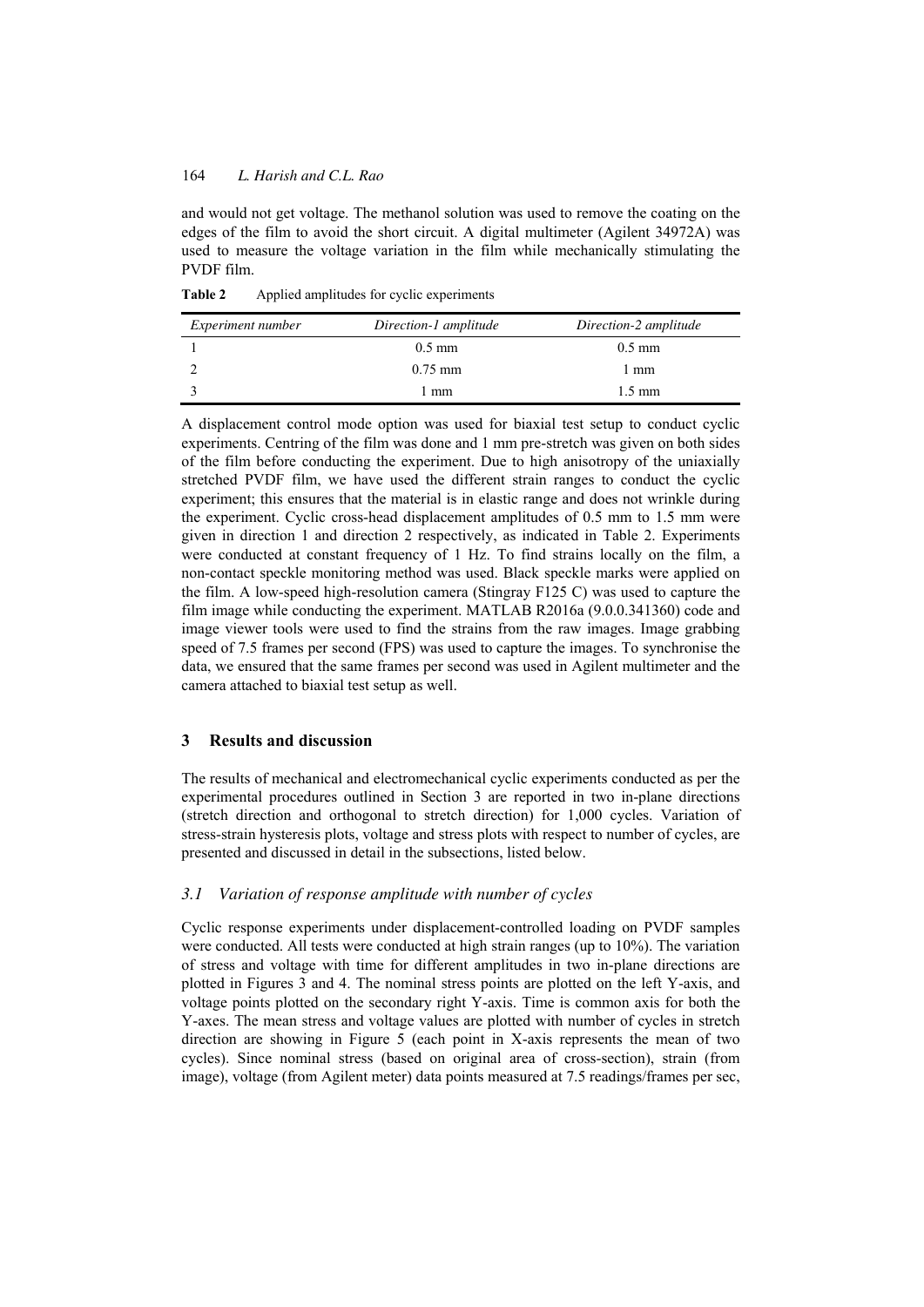each of X-axis represents 0.14 sec. Represented stress-voltage variations are shown for 5th, 500th and 1,000th cycles. The displacement amplitude which we applied on stretch direction is different from the amplitude orthogonal to stretch direction (shown in Table 2) since the stiffness of the material is different in the two directions.

**Figure 3** Strain-voltage variations concerning time in stretch direction (direction 1) for (a) 0.5 mm amplitude, (b) 1 mm amplitude and (c) 1.5 mm amplitude (see online version for colours)



(c)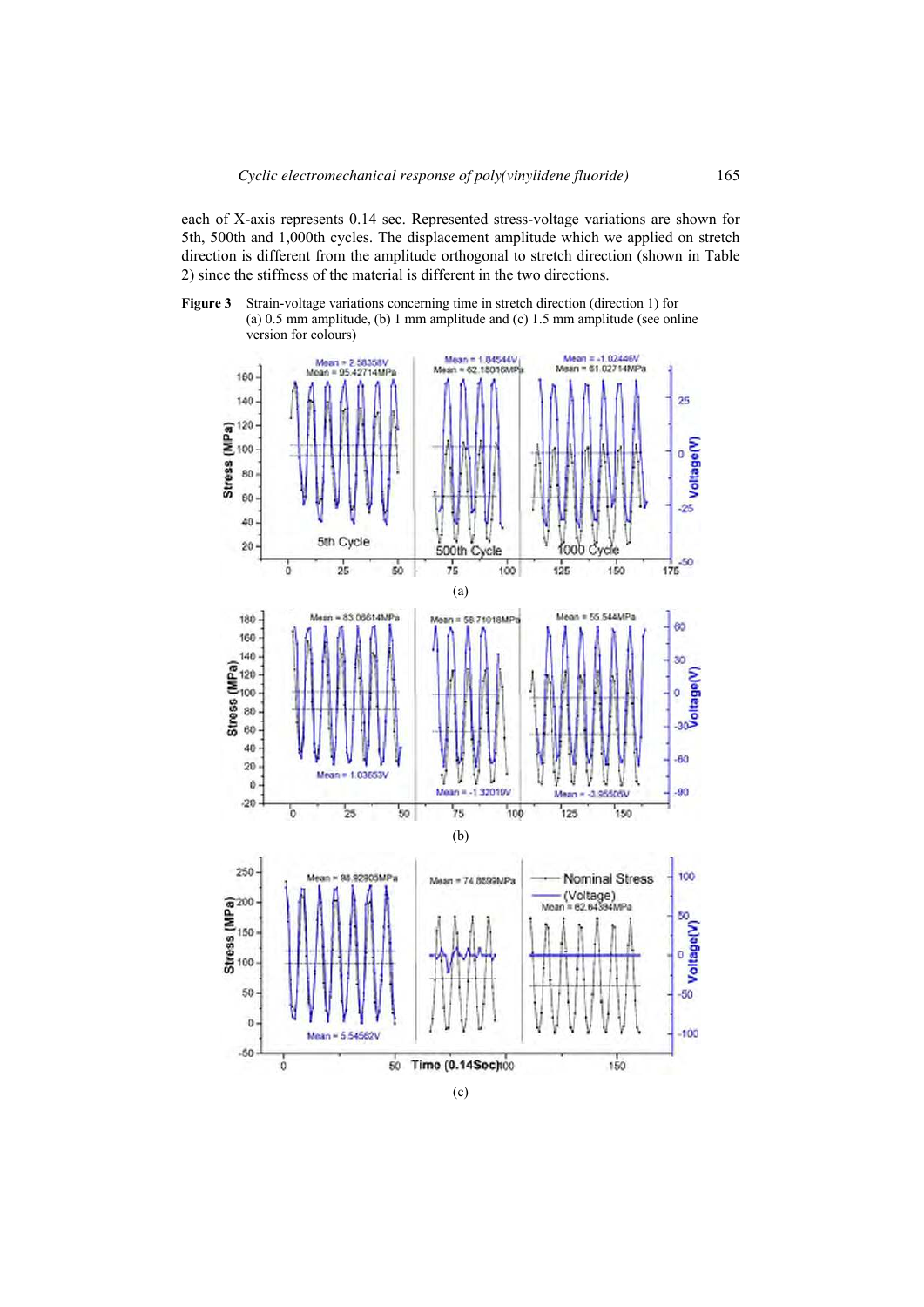

Figure 4 Strain-voltage variations concerning time in orthogonal to stretch direction (direction 2) for (a) 0.5 mm amplitude, (b) 0.75 mm amplitude and (c) 1 mm amplitude (see online version for colours)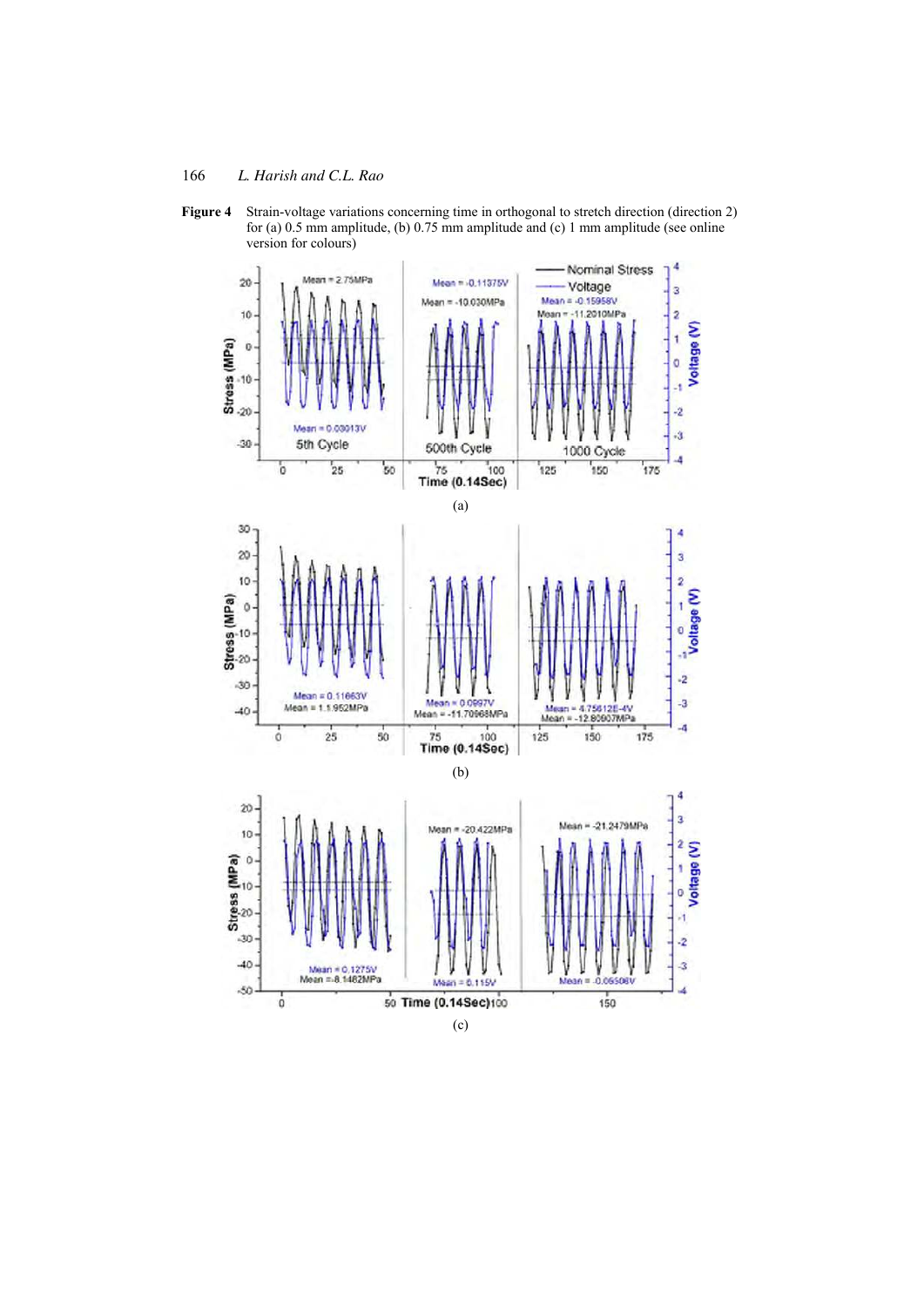

**Figure 5** (a) Mean stress and (b) mean voltage variation with number of cycles in stretch direction of the PVDF (see online version for colours)

The mean value line is shown in the plots (Figure 3, 4 and 5) for stress and voltage. It may be observed that mean value decreases with number of cycles and high stress drop can be observed in first 100 cycles. Due to semicrystallinity in stretch direction and semi-amorphous, the mean stress drop is high in first few cycles than the later cycles. We notice the same pattern of change in all amplitudes of stresses in both the stretch direction and orthogonal to the stretch direction. Voltage is showing steadily the same across all cycles in both the directions irrespective of mean stress variation. Amplitude of voltage can be observed to be less in orthogonal to stretch direction whereas it about 10 times higher in the stretch direction. Even though the film did not exhibit any damage mechanically in stretch direction, a significant voltage drop has observed around 333rd cycles at 1.5 mm amplitude as shown in Figure 3(c). This may be due to the disturbance of electrical polling. In orthogonal to stretch direction, the material has yielded in initial cycle itself at 1 mm amplitude.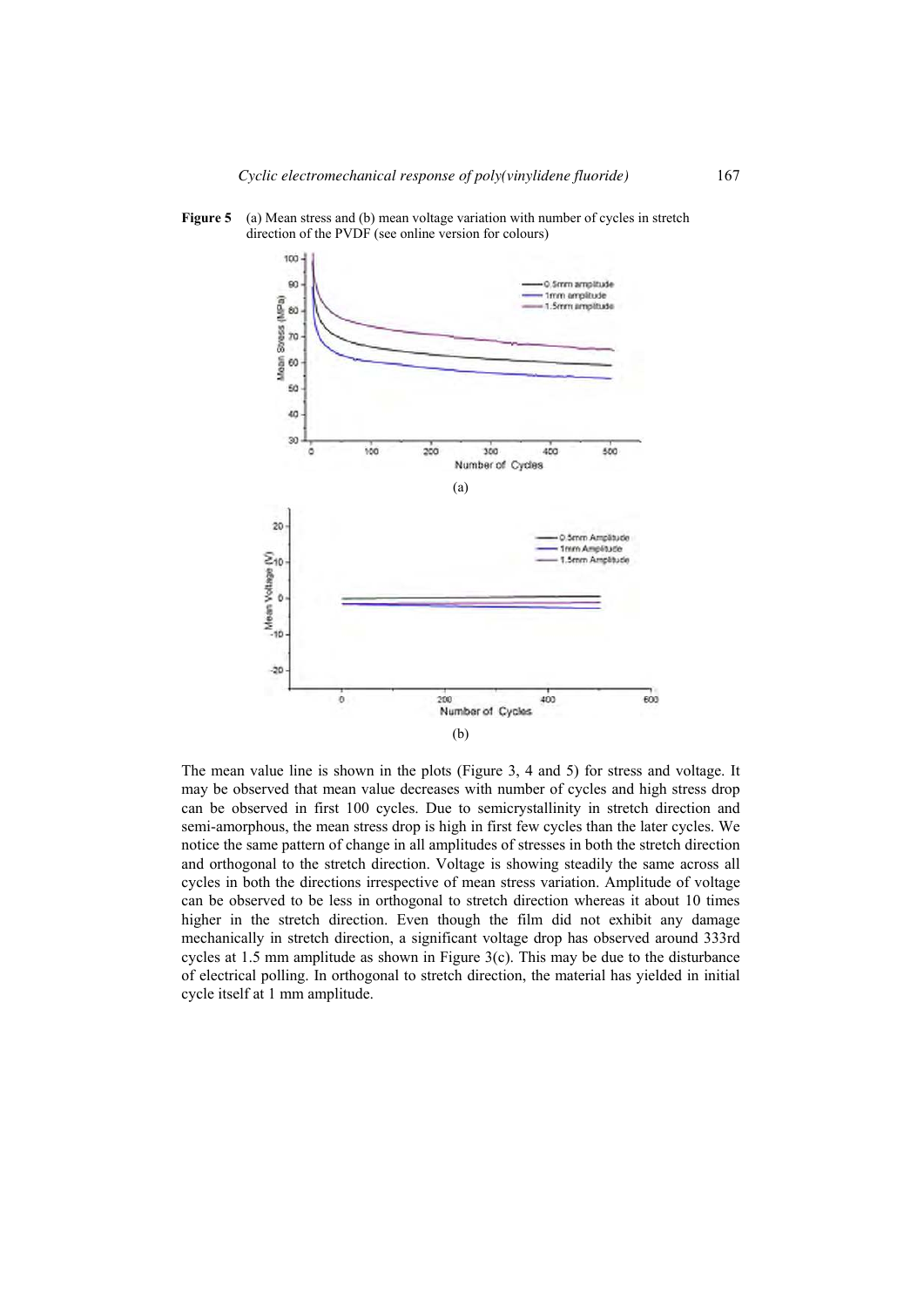#### *3.2 Variation of hysteresis response with number of cycles*

Stress-strain hysteresis curves are plotted for 1st, 500th, and 1,000th cycles for different amplitudes, for the two in-plane directions. The plots are shown in Figures 6 and 7. It may be observed that the hysteresis loops are generally elliptical in shape. The centre of these ellipses indicates the mean state of stress/strain in the material and the orientation of the major axis indicates the average stiffness in the material at that stage of stress. The area of the ellipse indicates the dissipation due to cyclic loading in the material.

**Figure 6** Stress-strain plots in stretch direction for (a) 0.5 mm amplitude, (b) 1 mm amplitude and (c) 1.5 mm amplitude (see online version for colours)



It may be observed from the figures that the hysteresis loop is increasing with increasing number of cycles and also with increase in amplitude of loading. In stretch direction, loading with 1mm amplitude resulted in higher hysteresis compared to loading with 0.5mm and 1.5mm amplitude. Due to the early yield observation at 1mm amplitude, we can see more energy dissipation from Figure 7(c). About 70% stress relaxation is observed from initial to the last cycle in orthogonal to stretch direction whereas 16% stress relaxation seen in stretch direction. By comparing the stress in the two orthogonal axes, it may be noticed that the strength of the PVDF is high in stretched direction compared to orthogonal to stretch direction. The induced stress amplitudes are also more in stretch direction compared to orthogonal direction. The slopes of the graphs seem consistent irrespective of the amplitude and number of cycles. Dissipation levels in the material seem to increase with amplitude of displacement. Due to the better properties observed in stretch direction and poor electromechanical response in the orthogonal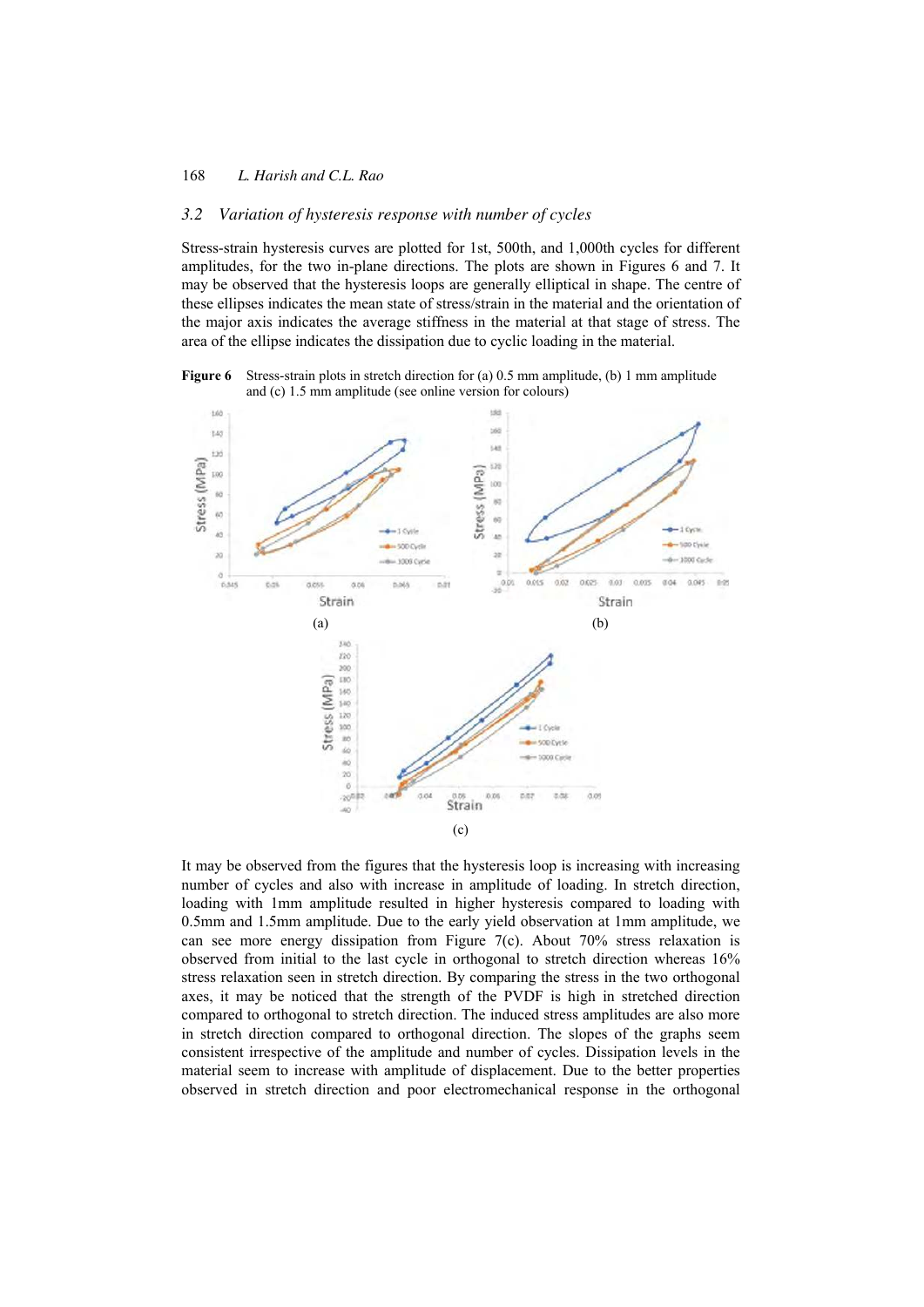direction, only voltage vs. strain plots along the stretch direction are shown in Figure 8. It can be observed from Figure 8 that, the amplitude of voltage and slope is consistent with number of cycles and displacement amplitude. The slope of the hysteresis seems the same in all amplitudes and mean state of the voltage is not changing for 1 mm amplitude case. Zero hysteresis can be observed due to the sudden drop of voltage at 1.5 mm amplitude.

**Figure 7** Stress-strain plots in orthogonal to stretch direction for (a) 0.5 mm amplitude, (b) 0.75 mm amplitude and (c) 1 mm amplitude (see online version for colours)



**Figure 8** Voltage vs strain plots in stretch direction for (a) 0.5 mm amplitude, (b) 1 mm amplitude and (c) 1.5 mm amplitude (see online version for colours)

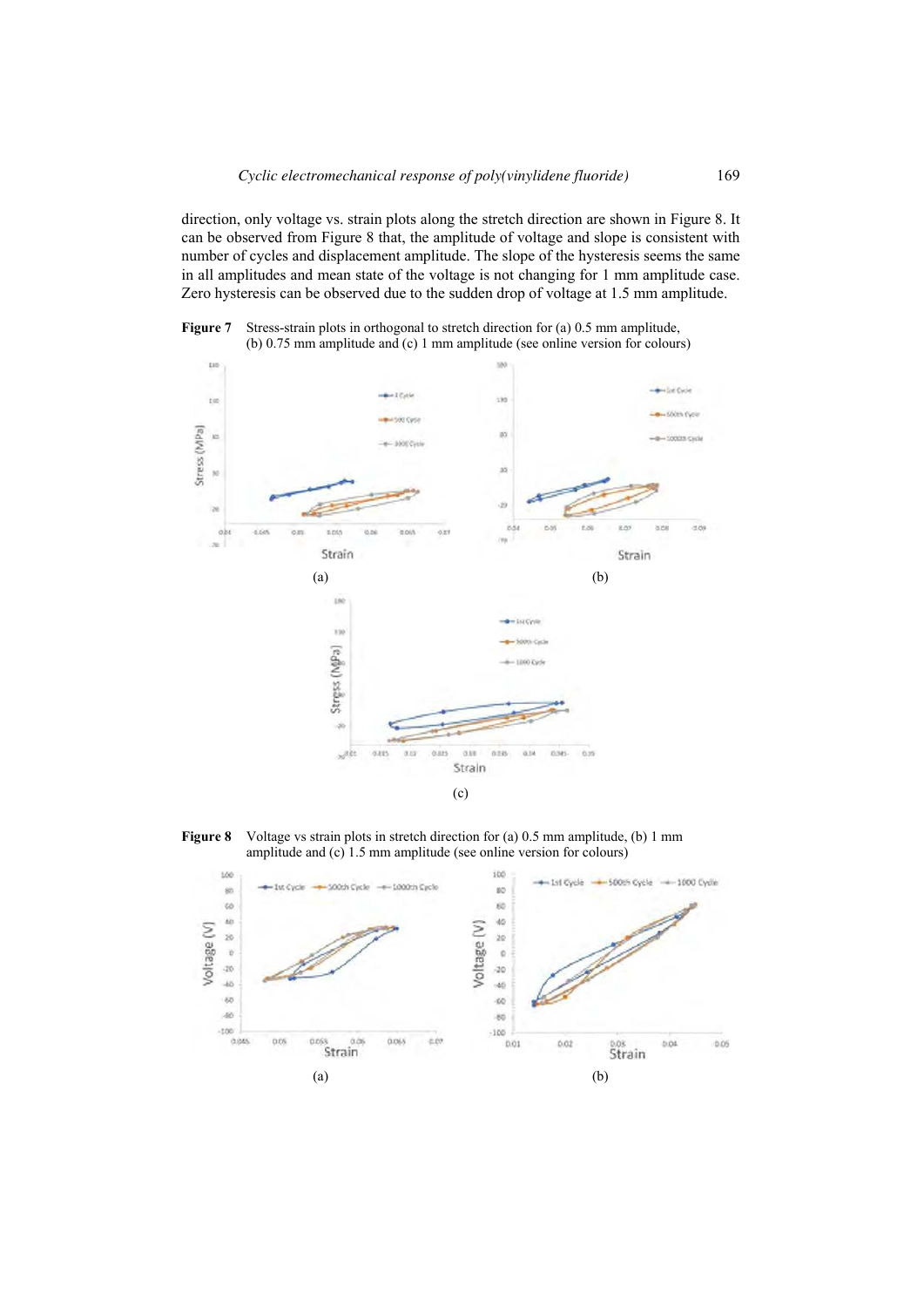

**Figure 8** Voltage vs strain plots in stretch direction for (a) 0.5 mm amplitude, (b) 1 mm amplitude and (c) 1.5 mm amplitude (continued) (see online version for colours)

#### **4 Summary and conclusions**

In this study, cyclic electromechanical experiments were conducted on uniaxially stretched PVDF for 1,000 cycles in two directions. Strains were measured using non-contact speckle monitoring method. The following significant observations may be observed from the experimental studies:

- a The mechanical as well as the electromechanical response in the stretch direction, is more than 10 times higher than the equivalent response in the orthogonal direction. Hence, these membranes must be considered for sensing applications only along the stretch direction. The higher properties in the stretch direction are due to semi-crystalline of polymer and mechanical stretch during the making of PVDF.
- b There is about 30% drop in the mean value of the mechanical response within the first 100 cycles, in the stretch direction. The drop in the mechanical response in the next 100 cycles is insignificant. Similar trends were also observed in the orthogonal direction. Hence, it may be concluded that these membranes can be used effectively within about 100 cycles and with reduced sensitivity for higher number cycles. The mean drop in the first cycles may be due to the semi-amorphous and crystalline nature of the PVDF.
- c The mean value of electromechanical response along the stretch direction is about 30% in the first 100 cycles for low amplitudes of displacement. This decrease is further amplified at higher amplitudes of displacement. One can also observe a general trend of a decrease in the mean response with an increase in the number of cycles at lower displacement amplitudes. The results seem to indicate a breakdown of electromechanical activity at higher amplitudes (1.5 mm) and a higher number of cycles (>300 cycles). The voltage drop in the polymer may be due to the disturbance of electrical polling in the thickness direction.
- d The average slope stress-strain response is not changing with a number of cycles or displacement amplitudes along both the directions of the sample. Wherever the electromechanical response exists, the slope of the voltage – strain plot also does not change with a number of cycles.